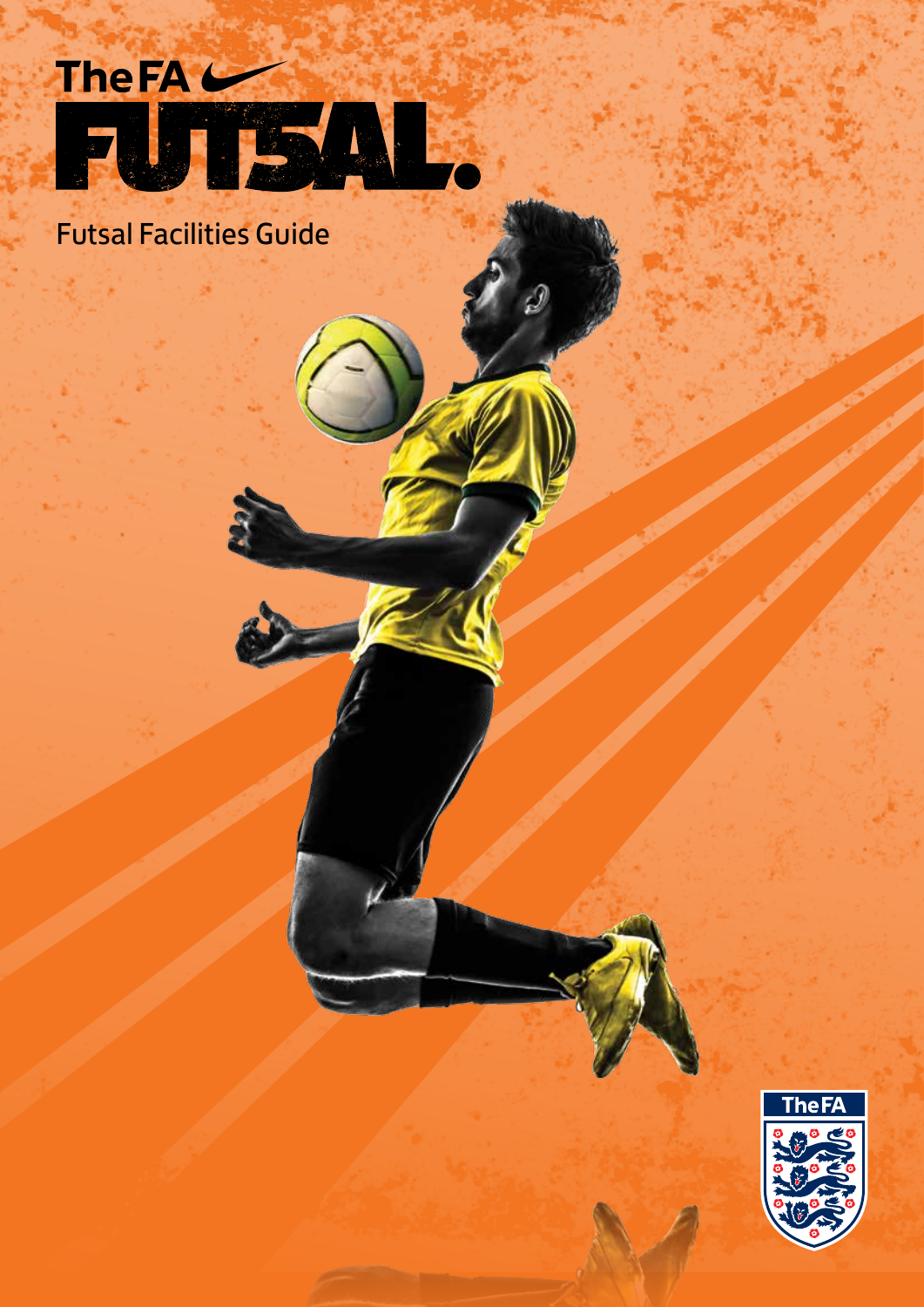### **Pitch Sizes**

The FA recommends the following pitch sizes for the varying levels of Futsal participation:

# **Futsal Facilities Guide**

| <b>Futsal Participation Type</b>        | <b>Minimum Length</b> | <b>Minimum Width</b> |
|-----------------------------------------|-----------------------|----------------------|
| <b>Recreational &amp; Social Futsal</b> | 25m                   | 15 <sub>m</sub>      |
| <b>FA National Futsal League</b>        | 31 <sub>m</sub>       | 16 <sub>m</sub>      |
| <b>International Futsal</b>             | 38 <sub>m</sub>       | 18 <sub>m</sub>      |
| <b>Maximum Sized Pitch</b>              | 42 <sub>m</sub>       | 25m                  |

In addition The FA recommends that there should be a 2m run-off around the perimeter of the pitch. A fully-sized marked Futsal pitch should conform to the following diagram:

The FA recognises that facilities can act as a limitation and barrier to playing Futsal across England. However at the recreational level of the game The FA believes that with a little bit of creativity and flexibility facilities should not pose too significant an obstacle for recreational and social participation in Futsal.

This guide will demonstrate various flexible options that could be applied to a facility to enable introductory and recreational Futsal to be played. Although The FA encourages teams and participants to seek to play Futsal on a proper full-size indoor Futsal pitch that has the appropriate markings wherever possible, The FA does realise that this will not always be possible and that in the current stage of developing the game of Futsal in England that a degree of flexibility needs to be considered with regards to facility usage.

Try not to allow facilities to act as the barrier that prevents you from playing. Consider what facilities that you can gain access to (e.g. schools, colleges, universities, leisure centres) and how you can make small adaptations to them in order to play the game – just make sure it is safe. The closer you can get to a facility that meets the requirements for Futsal the more likely your players will be in gaining a better understanding of the game and benefiting from the advantages Futsal offers young players in terms of technical development.

**It should be noted that this document is only a guide and it is the responsibility of the individual to ensure that the facility that they are using is a safe environment for playing Futsal.**







#### **Floor Surface**

Ideally Futsal should be played indoors on a wooden or synthetic surface. However, at the recreational level, where indoor facilities are not available or accessible, the game can be played outdoors on a flat hard surface. The game should not be played on grass, but as a last resort can be played on artificial grass – but this will slow the game down. Frequently in warmer climates abroad you will commonly notice Futsal markings on school playgrounds.



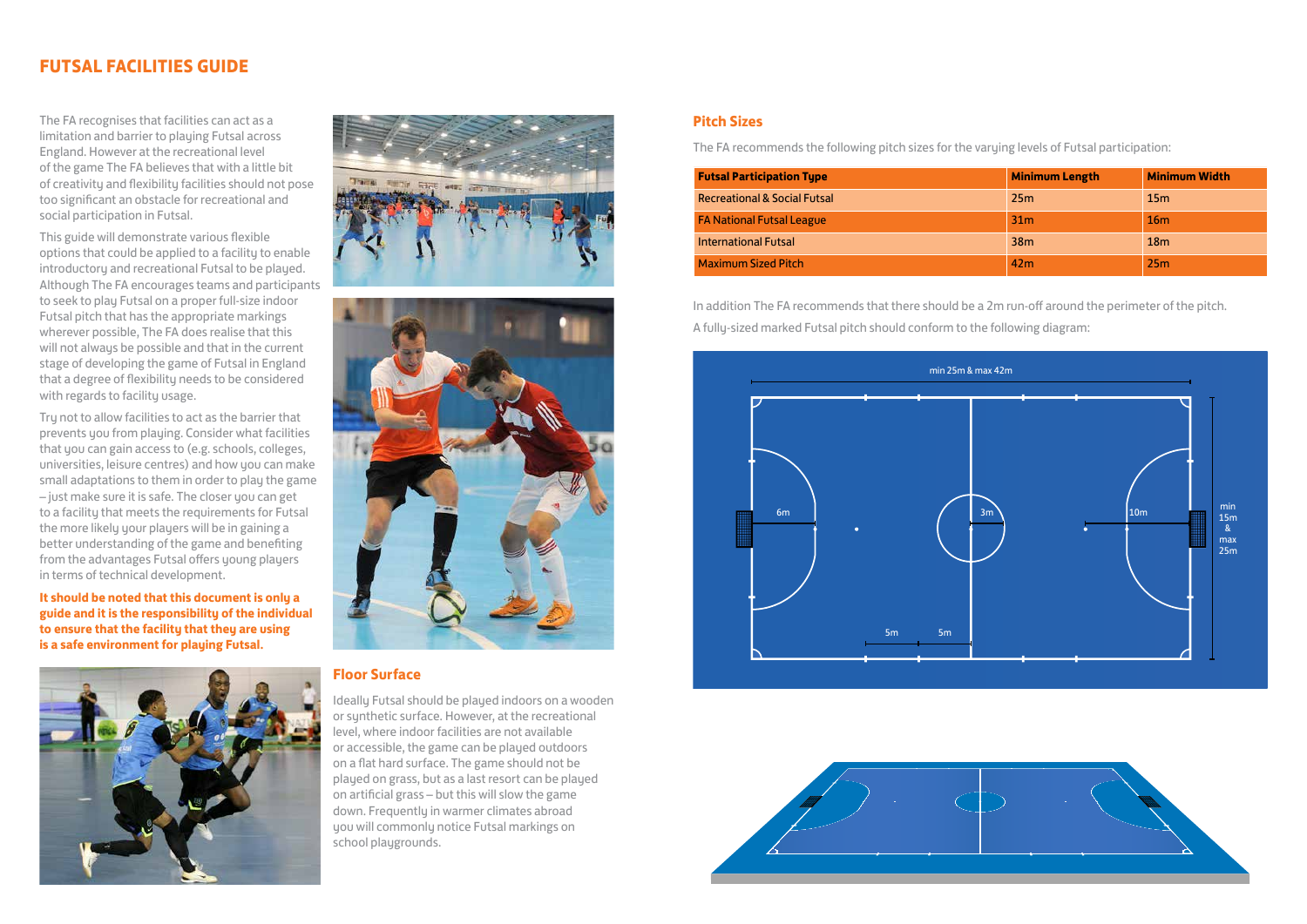

In many cases, such as in schools and local authority sports centres, Futsal will be one of many sports that are played at the facility. Outlined in this section are suggestions and guidance on how to potentially integrate a Futsal court into existing markings that are on the court for other sports.

The FA recognises that some of these recommendations do not fully adhere to FIFAs Futsal Laws of the Game, but are only intended for informal and social Futsal to assist the games growth and development by maximising available facilities.

## **1. Futsal & Basketball**

The diagram below shows that a basketball court can be adapted to accommodate a recreational Futsal pitch. For Futsal, it would be necessary to add the line markings for the half way line (**1**), centre circle (**2**) and corner arcs (**3**).



# **Adapting Existing Facilities for Futsal**

Diagram: Basketball court line markings adapted for informal Futsal

- 
- 

Basketball courts can also be used for informal Futsal with minimal changes. For example, the diagram above illustrates that the three point line on a basketball court could be used as an improvised (and slightly larger) Futsal penalty area (**4**).

Other Futsal requirements that would need to be added to the basketball court are the penalty marks (**5**), centre spot (**6**) and substitute marks (**7**).



Diagram: Basketball court line markings with recreational Futsal pitch overlay